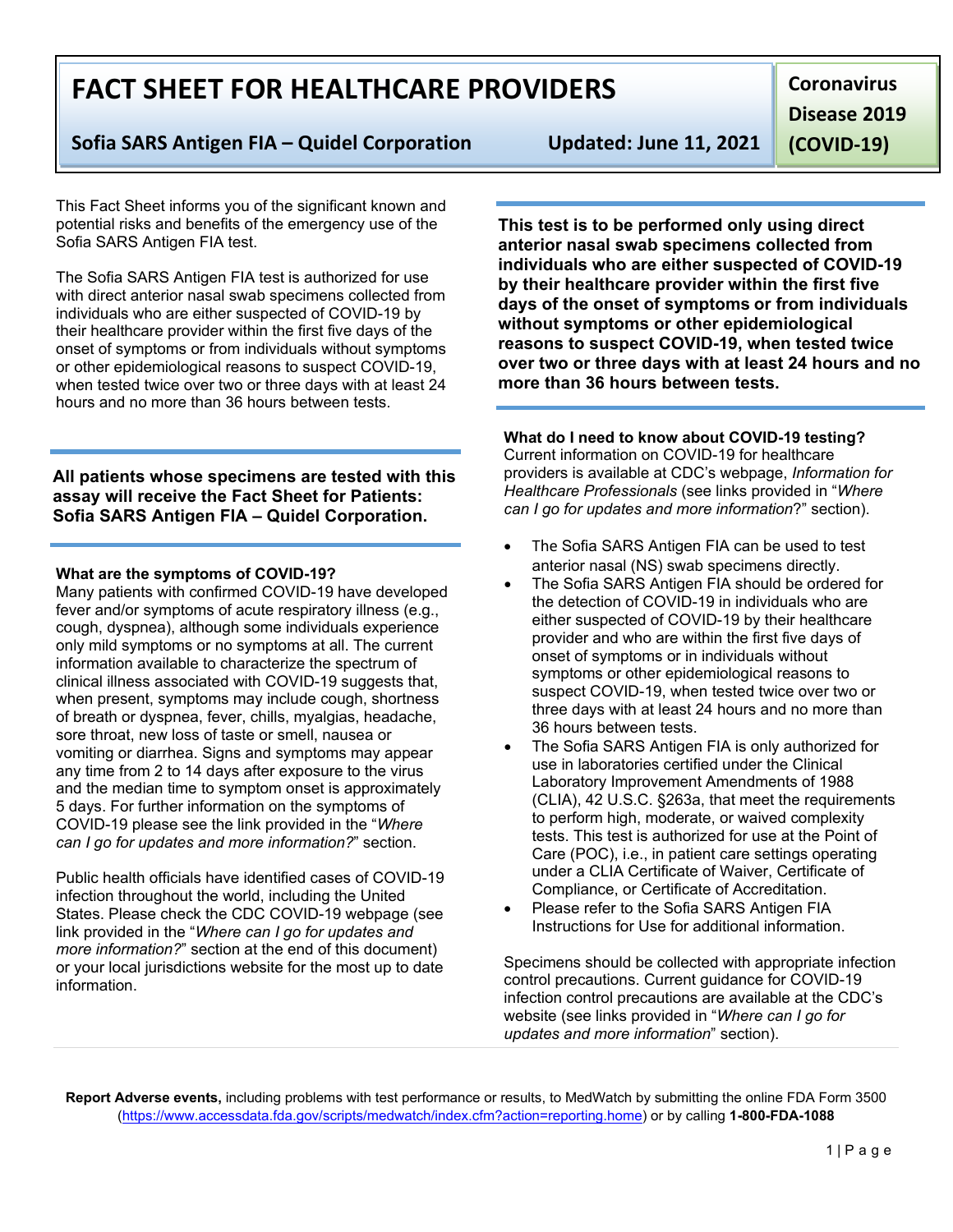**Report Adverse events,** including problems with test performance or results, to MedWatch by submitting the online FDA Form 3500 [\(https://www.accessdata.fda.gov/scripts/medwatch/index.cfm?action=reporting.home\)](https://www.accessdata.fda.gov/scripts/medwatch/index.cfm?action=reporting.home) or by calling **1-800-FDA-1088**

# **FACT SHEET FOR HEALTHCARE PROVIDERS**

## **Sofia SARS Antigen FIA – Quidel Corporation Updated: June 11, 2021**

Use appropriate personal protective equipment when collecting and handling specimens from individuals suspected of having COVID-19 as outlined in the CDC *Interim Laboratory Biosafety Guidelines for Handling and Processing Specimens Associated with Coronavirus Disease 2019 (COVID-19)*. For additional information, refer to CDC *Interim Guidelines for Collecting, Handling, and Testing Clinical Specimens from Persons Under Investigation (PUIs) for Coronavirus Disease 2019 (COVID-19)* (see links provided in "Where can I go for updates and more information" section).

#### **What does it mean if the specimen tests positive for the virus that causes COVID-19?**

A positive test result for COVID-19 indicates that nucleocapsid antigens from SARS-CoV-2 were detected, and the patient is infected with the virus and presumed to be contagious. Diagnostic test results should always be considered in the context of clinical observations and epidemiological data (such as local prevalence rates and current outbreak/epicenter locations) in making a final diagnosis and patient management decisions. Patient management should follow current CDC guidelines.

The Sofia SARS Antigen FIA has been designed to minimize the likelihood of false positive test results. However, in the event of a false positive result, risks to patients could include the following: a recommendation for isolation of the patient, monitoring of household or other close contacts for symptoms, patient isolation that might limit contact with family or friends and may increase contact with other potentially COVID-19 patients, limits in the ability to work, the delayed diagnosis and treatment for the true infection causing the symptoms, unnecessary prescription of a treatment or therapy, or other unintended adverse effects.

All laboratories using this test must follow the standard testing and reporting guidelines according to their appropriate public health authorities.

#### **What does it mean if the specimen tests negative for the virus that causes COVID-19?**

A negative test result for this test means that nucleocapsid antigens from SARS-CoV-2 were not present in the specimen above the limit of detection.

However, a negative test result does not rule out COVID-19 and should not be used as the sole basis for treatment or patient management decisions, including infection control decisions. Antigen tests are known to be less sensitive than molecular tests that detect viral nucleic acids.

The amount of antigen in a sample may decrease as the duration of illness increases. Specimens collected after day 5 of illness may be more likely to be negative compared to a RT-PCR assay Therefore, negative results should be treated as presumptive and confirmation with a molecular assay, if necessary, for patient management, may be performed. When diagnostic testing is negative, the possibility of a false negative result should be considered in the context of a patient's recent exposures and the presence of clinical signs and symptoms consistent with COVID-19. The possibility of a false negative result should especially be considered if the patient's recent exposures or clinical presentation indicate that COVID-19 is likely, and diagnostic tests for other causes of illness (e.g., other respiratory illness) are negative. If COVID-19 is still suspected based on exposure history together with other clinical findings, re-testing or testing with molecular methods should be considered by healthcare providers in consultation with public health authorities.

Risks from a false negative result include: delay or lack of supportive treatment, lack of monitoring of infected individuals and their household or other close contacts for symptoms resulting in increased risk of spread of COVID-19 within the community, or other unintended adverse events.

A negative antigen test should not be the sole basis used to determine if a patient can end isolation precautions. For additional recommendations regarding infection control, refer to CDC's *Discontinuation of Isolation for Persons with COVID-19 Not in Healthcare Settings* (Interim Guidance) (see links provided in "Where can I go for updates and more information" section).

The performance of this test was established based on the evaluation of a limited number of clinical specimens collected in the month of June 2020. The clinical

**Coronavirus Disease 2019 (COVID-19)**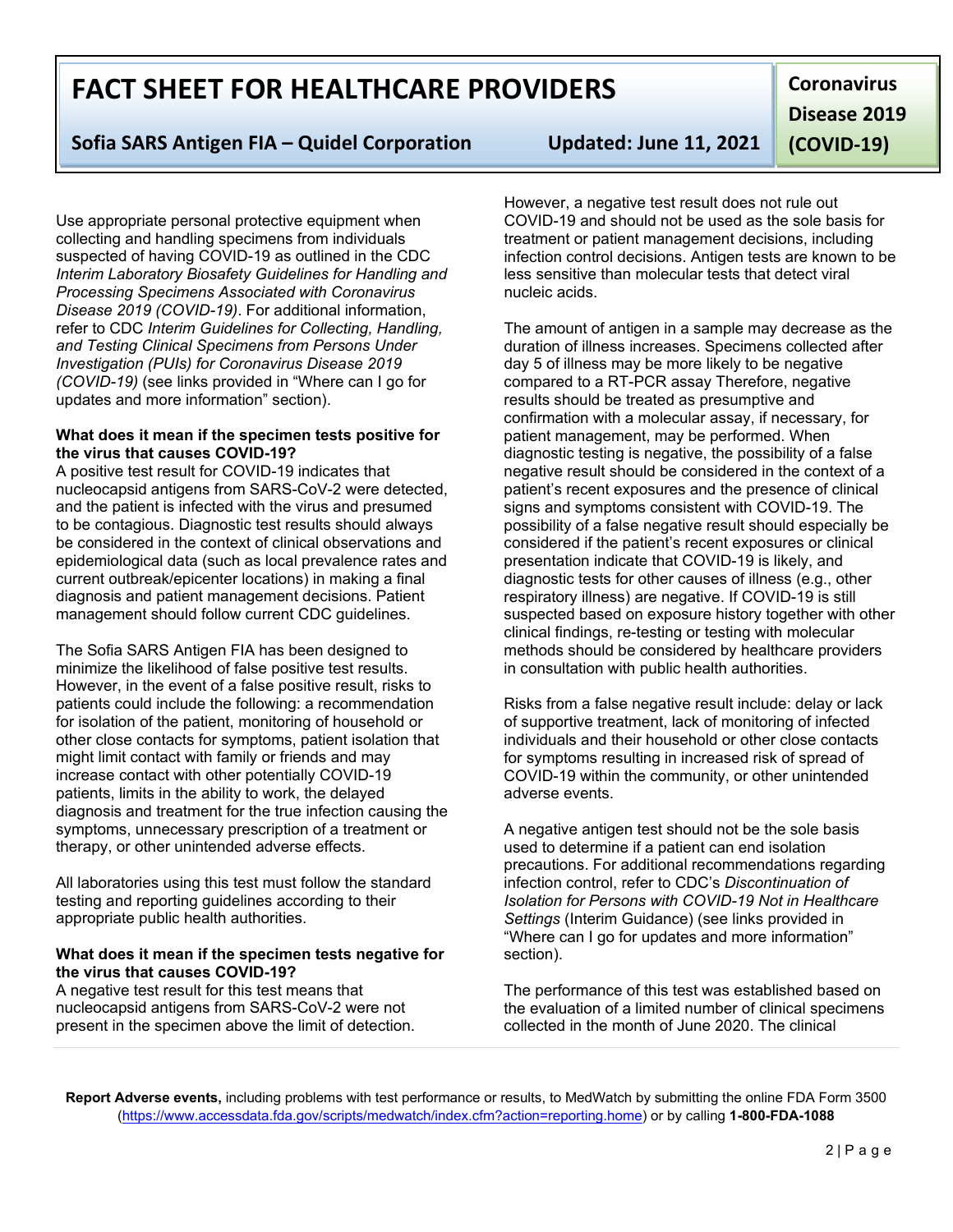**Report Adverse events,** including problems with test performance or results, to MedWatch by submitting the online FDA Form 3500 [\(https://www.accessdata.fda.gov/scripts/medwatch/index.cfm?action=reporting.home\)](https://www.accessdata.fda.gov/scripts/medwatch/index.cfm?action=reporting.home) or by calling **1-800-FDA-1088**

# **FACT SHEET FOR HEALTHCARE PROVIDERS**

## **Sofia SARS Antigen FIA – Quidel Corporation Updated: June 11, 2021**

performance has not been established in all circulating variants but is anticipated to be reflective of the prevalent variants in circulation at the time and location of the clinical evaluation. Performance at the time of testing may vary depending on the variants circulating, including newly emerging strains of SARS-CoV-2 and their prevalence, which change over time.

#### **What do I need to know about Serial Testing in Asymptomatic Individuals?**

In asymptomatic patients, serial testing may assist in identifying infected individuals and facilitate timely infection control practices. A negative test result does not rule out infection but repeat testing over two or three days may decrease the risks of false negative results. Additional clinical studies are underway to assess the performance of rapid antigen tests when used with serial testing. An initial negative test result should be the first of a minimum of two tests. An asymptomatic individual undergoing serial testing with two or more negative results may require ongoing serial testing or confirmatory testing, depending on patient history and potential exposures. An asymptomatic individual undergoing serial testing with one or more positive results indicates that SARS-CoV-2 antigen is present but does not rule out coinfection with other pathogens.

Additional confirmatory testing with a molecular test for negative results may be necessary if there is a high likelihood of SARS-CoV-2 infection, such as an individual with a close contact with COVID-19 or with suspected exposure to COVID-19 or in communities with high prevalence of infection. Additional confirmatory testing with a molecular test for positive results may also be necessary, if there is a low likelihood of SARS-CoV-2 infection, such as in individuals without known exposures to SARS-CoV-2 or residing in communities with low prevalence of infection. For additional recommendations regarding confirmation of antigen test results, please refer to the CDC's Interim Guidance for Antigen Testing for SARS-CoV-2 (see links provided in "Where can I go for updates and more information" section).

## **What is an EUA?**

The United States FDA has made this test available under an emergency access mechanism called an

Emergency Use Authorization (EUA). The EUA is supported by the Secretary of Health and Human Service's (HHS's) declaration that circumstances exist to justify the emergency use of diagnostics (IVDs) for the detection and/or diagnosis of the virus that causes COVID-19.

An IVD made available under an EUA has not undergone the same type of review as an FDA-approved or cleared IVD. FDA may issue an EUA when certain criteria are met, which includes that there are no adequate, approved, available alternatives, and based on the totality of scientific evidence available, it is reasonable to believe that this IVD may be effective in diagnosing COVID-19.

The EUA for this test is in effect for the duration of the COVID-19 declaration justifying emergency use of IVDs, unless terminated or revoked (after which the test may no longer be used).

### **What are the approved available alternatives?**

There are no approved available alternative tests. Any tests that have received full marketing status (e.g., cleared, approved), as opposed to an EUA, by FDA can be found by searching the medical device databases here: [https://www.fda.gov/medical-devices/device](https://www.fda.gov/medical-devices/device-advice-comprehensive-regulatory-assistance/medical-device-databases)[advice-comprehensive-regulatory-assistance/medical](https://www.fda.gov/medical-devices/device-advice-comprehensive-regulatory-assistance/medical-device-databases)[device-databases.](https://www.fda.gov/medical-devices/device-advice-comprehensive-regulatory-assistance/medical-device-databases) A cleared or approved test should be used instead of a test made available under an EUA, when appropriate and available. FDA has issued EUAs for other tests that can be found at:

[https://www.fda.gov/emergency-preparedness-and](https://www.fda.gov/emergency-preparedness-and-response/mcm-legal-regulatory-and-policy-framework/emergency-use-authorization)[response/mcm-legal-regulatory-and-policy](https://www.fda.gov/emergency-preparedness-and-response/mcm-legal-regulatory-and-policy-framework/emergency-use-authorization)[framework/emergency-use-authorization.](https://www.fda.gov/emergency-preparedness-and-response/mcm-legal-regulatory-and-policy-framework/emergency-use-authorization)

**Disease 2019** 

**(COVID-19)**

**Coronavirus**